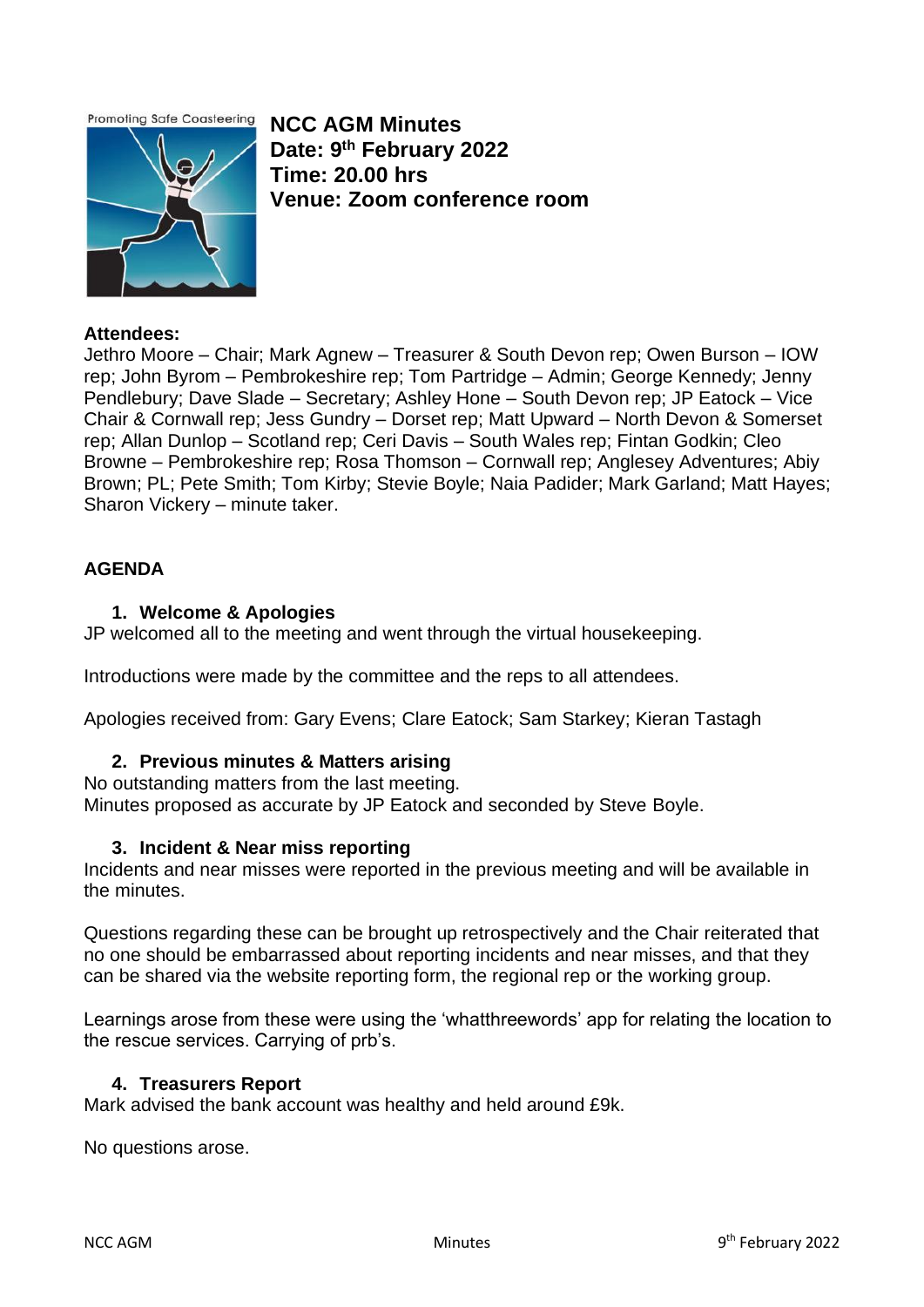## **5. NCC Guide award update**

Jet advised the decision was made to go ahead with the award and a standardisation event was held in Newquay in November 21.

Looking at how to deliver the award a lot of time was spent on paperwork and the outcome showed documents need updating, changing, and rewording.

The plan is to launch in April 22 and Tom is keen to do the admin to get it off the ground.

Tom gave an overview on the admin:

- Creation of new documents
- Changing processes
- Launch of award support and resource manuals
- Up to date photos are required
- Equipment quality to be assessed
- Power point presentations to be created for courses with quality delivery
- Processes will be manual through Google docs for simplicity
- Providers will store the data for certificates to be issued to customers
- Fees paid will go towards a CMS system to be set up and used in the future
- Membership map to be created with plug ins to show location of qualified guides

The initial registration fee is £40 with an annual membership of £10.

### **6. Membership/Website and database update**

Mark advised the NCC currently has 152 members made up of 3 x stakeholders, 28 x individual members and 121 x companies & providers.

The 7 categories of membership will drop back to 3 as the other 4 were set up to help through the pandemic. Fees are staying the same.

Website is being rejuvenated and asked anyone who would like to help with rewriting the copy to get in touch with Mark.

The membership database is working well, and the new award will be incorporated and is an ongoing project.

### **7. Election of committee roles: Treasurer and Secretary**

No nominations were received but current treasurer and secretary were happy to stay on the board.

Treasurer – Mark Agnew - all agreed. Secretary – Dave Slade - all agreed.

### **8. Development of additional roles in the NCC**

Jet advised that a nominal fee is paid to Mark as his role of treasurer and the same is available to Dave as secretary.